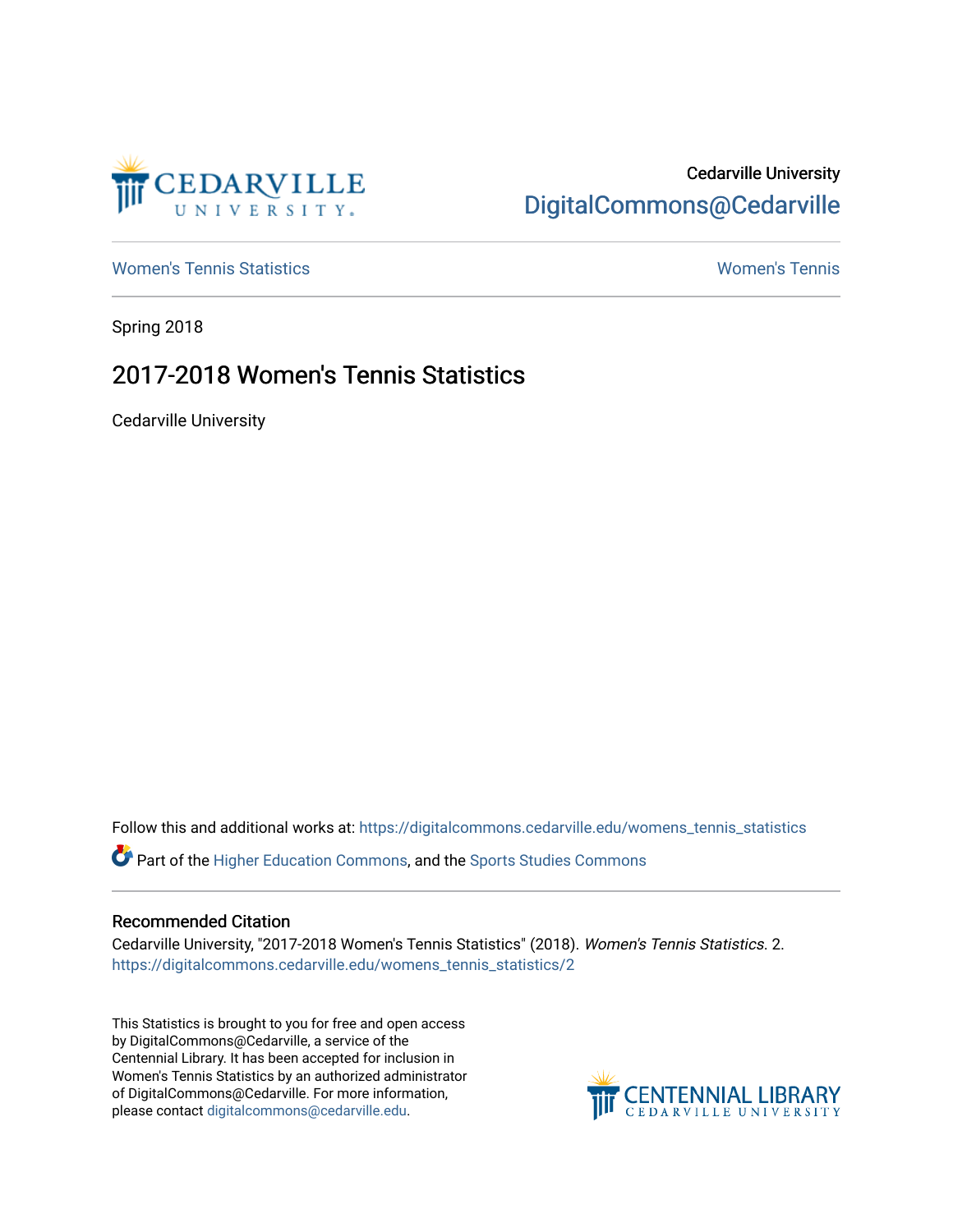## **2017-18 Cedarville Women's Tennis Season statistics**

Overall record: 10-9 • G-MAC: 3-4 • Region: 4-4 • Home: 1-4 • Away: 5-4 • Neutral: 4-1 vs National ranked: 0-0 • vs Regional ranked: 0-0

|                  |                |             |       |              |         |                |          |         |          |          |       | <b>vs Ranked</b> |                |                    |               |
|------------------|----------------|-------------|-------|--------------|---------|----------------|----------|---------|----------|----------|-------|------------------|----------------|--------------------|---------------|
| <b>SINGLES</b>   | <b>Overall</b> | <b>Dual</b> | Tour  | <b>G-MAC</b> | 1       | $\overline{2}$ | 3        | 4       | 5        | 6        | Nat'l | Reg'l            | <b>Streak</b>  | Last <sub>10</sub> | <b>Career</b> |
| Ancil, Olivia    | $10 - 8$       | $10 - 8$    | $0-0$ | $3-4$        | ---     | ---            | $0 - 1$  | $2 - 1$ | $5-4$    | $3-2$    | $0-0$ | $0-0$            | L <sub>1</sub> | $6 - 4$            | $27 - 22$     |
| English, Janelle | $6 - 4$        | $6-4$       | $0-0$ | $3-3$        | ---     | ---            | $1 - 1$  | $5-3$   | ---      | $---$    | $0-0$ | $0-0$            | L <sub>1</sub> | $6 - 4$            | $23 - 7$      |
| English, Liana   | $8 - 8$        | $8 - 8$     | $0-0$ | $2 - 3$      | $8 - 8$ | ---            | ---      |         |          | ---      | $0-0$ | $0-0$            | W 1            | $4-6$              | $8 - 8$       |
| Fischer, Kelly   | $1 - 0$        | $1 - 0$     | $0-0$ | $0-0$        | ---     | ---            | ---      |         | ---      | $1 - 0$  | $0-0$ | $0-0$            | W 1            | $1 - 0$            | $9-0$         |
| Gallogly, Meghan | $1 - 0$        | $1 - 0$     | $0-0$ | $0-0$        | ---     | ---            | ---      |         | $1 - 0$  | $---$    | $0-0$ | $0-0$            | W 1            | $1 - 0$            | $1 - 0$       |
| Hardwick, Halie  | $5 - 12$       | $5 - 12$    | $0-0$ | $2 - 4$      | ---     | $1 - 2$        | $4 - 10$ | ---     | ---      | ---      | $0-0$ | $0-0$            | L <sub>1</sub> | $3-6$              | $12 - 24$     |
| Kearney, Audra   | $10 - 5$       | $10-5$      | $0-0$ | $4 - 2$      | ---     | ---            | ---      | $5-2$   | $2 - 1$  | $3-2$    | $0-0$ | $0-0$            | W 1            | $7 - 2$            | $16 - 6$      |
| Thompson, Rosie  | $9-9$          | $9-9$       | $0-0$ | $3-4$        | $2 - 1$ | $7 - 8$        | ---      |         |          | ---      | $0-0$ | $0-0$            | L <sub>1</sub> | $5 - 5$            | 39-15         |
| Whalen, Deanna   | $2 - 7$        | $2 - 7$     | $0-0$ | $1 - 2$      | ---     | ---            | ---      | ---     | $0-5$    | $2 - 2$  | $0-0$ | $0-0$            | L <sub>2</sub> | $2 - 6$            | 23-27         |
| Totals           | 57-53          | 57-53       | $0-0$ | 18-22        | $10-9$  | $8 - 10$       | $6 - 12$ | $12-6$  | $9 - 10$ | $12 - 6$ | $0-0$ | $0-0$            |                |                    |               |
| Percentage       | .518           | .518        | .000  | .450         | .526    | .444           | .333     | .667    | .474     | .667     | .000  | .000             |                |                    |               |

|                                  |                |             |             |              |          |          | <b>vs Ranked</b> |         |         |                |         |
|----------------------------------|----------------|-------------|-------------|--------------|----------|----------|------------------|---------|---------|----------------|---------|
| <b>DOUBLES TEAMS</b>             | <b>Overall</b> | <b>Dual</b> | <b>Tour</b> | <b>G-MAC</b> | 1        | 2        | 3                | Nat'l   | Reg'l   | <b>Streak</b>  | Last10  |
| English, Liana/Thompson, Rosie   | $0 - 1$        | $0 - 1$     | $0 - 0$     | $0-0$        | $0 - 1$  | $---$    | ---              | $0 - 0$ | $0 - 0$ | L <sub>1</sub> | $0 - 1$ |
| Hardwick, Halie/Whalen, Deanna   | $0 - 1$        | $0 - 1$     | $0-0$       | $0-0$        | ---      | $0 - 1$  | ---              | $0-0$   | $0-0$   | L <sub>1</sub> | $0 - 1$ |
| Aronsohn, Cylie/Heydt, Kendall   | $1 - 2$        | $1 - 2$     | $0 - 0$     | $0 - 1$      | ---      | ---      | $1 - 2$          | $0 - 0$ | $0-0$   | L <sub>1</sub> | $1 - 2$ |
| English, Liana/Hardwick, Halie   | $6 - 10$       | $6 - 10$    | $0-0$       | $2 - 3$      | $6 - 10$ | ---      | ---              | $0-0$   | $0-0$   | L <sub>1</sub> | $4-6$   |
| Thompson, Rosie/Whalen, Deanna   | $2 - 5$        | $2 - 5$     | $0-0$       | $0 - 1$      | ---      | $2 - 5$  | ---              | $0-0$   | $0-0$   | L <sub>1</sub> | $2 - 5$ |
| Bowen, Laura/Gallogly, Meghan    | $1 - 1$        | $1 - 1$     | $0 - 0$     | $0-0$        | ---      | ---      | $1 - 1$          | $0-0$   | $0-0$   | L <sub>1</sub> | $1 - 1$ |
| Fischer, Kelly/Kearney, Audra    | $0 - 1$        | $0 - 1$     | $0-0$       | $0-0$        | ---      | ---      | $0 - 1$          | $0-0$   | $0-0$   | L <sub>1</sub> | $0 - 1$ |
| Bowen, Laura/Heydt, Kendall      | $0 - 1$        | $0 - 1$     | $0 - 0$     | $0-0$        | ---      | $---$    | $0 - 1$          | $0 - 0$ | $0-0$   | L <sub>1</sub> | $0 - 1$ |
| English, Janelle/Thompson, Rosie | $7 - 3$        | $7-3$       | $0-0$       | $2 - 3$      | $1 - 0$  | $6-3$    | ---              | $0-0$   | $0-0$   | L <sub>1</sub> | $7-3$   |
| Ancil, Olivia/Whalen, Deanna     | $6 - 3$        | $6-3$       | $0 - 0$     | $3 - 3$      | ---      | $1 - 1$  | $5-2$            | $0 - 0$ | $0-0$   | L <sub>1</sub> | $6-3$   |
| Aronsohn, Cylie/Gallogly, Meghan | $1 - 0$        | $1 - 0$     | $0-0$       | $1 - 0$      | ---      | ---      | $1 - 0$          | $0-0$   | $0-0$   | W 1            | $1 - 0$ |
| English, Janelle/Hardwick, Halie | $0 - 1$        | $0 - 1$     | $0-0$       | $0 - 1$      | $0 - 1$  | ---      | ---              | $0 - 0$ | $0-0$   | L <sub>1</sub> | $0 - 1$ |
| Ancil, Olivia/Kearney, Audra     | $0 - 1$        | $0 - 1$     | $0 - 0$     | $0 - 1$      | ---      | ---      | $0 - 1$          | $0 - 0$ | $0-0$   | L <sub>1</sub> | $0 - 1$ |
| <b>Totals</b>                    | 27-30          | 27-30       | $0-0$       | $8 - 13$     | $7 - 12$ | $9 - 10$ | $11 - 8$         | $0-0$   | $0-0$   |                |         |
| Percentage                       | .474           | .474        | .000        | .381         | .368     | .474     | .579             | .000    | .000    |                |         |

|                  |                |          |         |              |          |                |         | <b>vs Ranked</b> |         |
|------------------|----------------|----------|---------|--------------|----------|----------------|---------|------------------|---------|
| <b>DOUBLES</b>   | <b>Overall</b> | Dual     | Tour    | <b>G-MAC</b> | 1        | $\overline{2}$ | 3       | Nat'l            | Reg'l   |
| Ancil. Olivia    | $6 - 4$        | $6 - 4$  | $0 - 0$ | $3-4$        | ---      | $1 - 1$        | $5 - 3$ | $0 - 0$          | $0 - 0$ |
| Aronsohn, Cylie  | $2 - 2$        | $2 - 2$  | $0-0$   | $1 - 1$      |          |                | $2 - 2$ | $0-0$            | $0 - 0$ |
| Bowen, Laura     | $1 - 2$        | $1 - 2$  | $0-0$   | $0 - 0$      | ---      |                | $1 - 2$ | $0 - 0$          | $0 - 0$ |
| English, Janelle | $7-4$          | $7-4$    | $0 - 0$ | $2 - 4$      | $1 - 1$  | $6 - 3$        | ---     | $0 - 0$          | $0 - 0$ |
| English, Liana   | $6 - 11$       | $6 - 11$ | $0-0$   | $2 - 3$      | $6 - 11$ | ---            | ---     | $0-0$            | $0 - 0$ |
| Fischer, Kelly   | $0 - 1$        | $0 - 1$  | $0-0$   | $0 - 0$      |          |                | $0 - 1$ | $0 - 0$          | $0 - 0$ |
| Gallogly, Meghan | $2 - 1$        | $2 - 1$  | $0 - 0$ | $1 - 0$      | ---      | ---            | $2 - 1$ | $0 - 0$          | $0 - 0$ |
| Hardwick, Halie  | $6 - 12$       | $6 - 12$ | $0-0$   | $2-4$        | $6 - 11$ | $0 - 1$        | ---     | $0-0$            | $0-0$   |